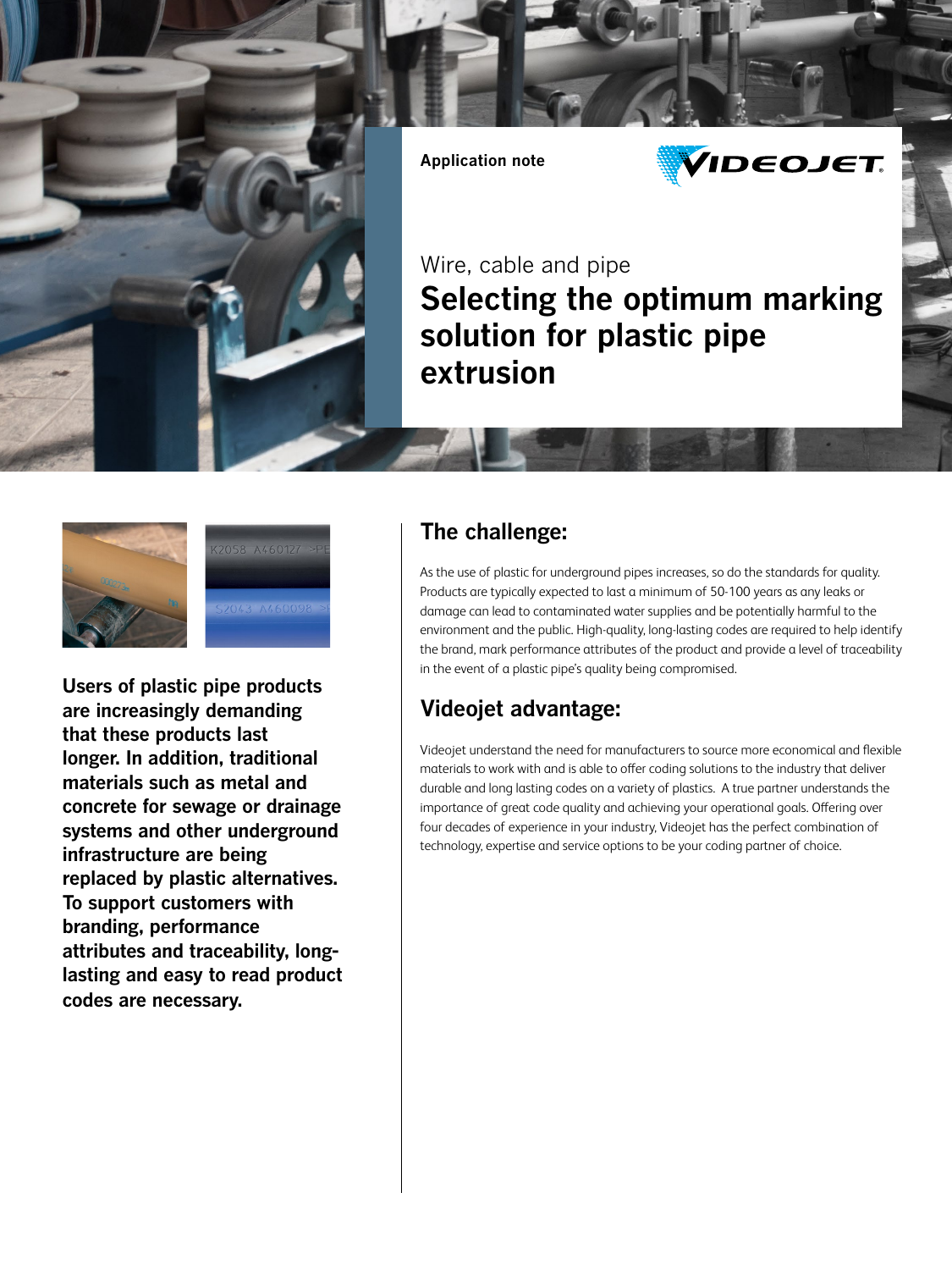# **Coding and marking on rigid extruded pipe**

The best place for coding is after the forming and cooling trough. Depending on your preferred code location, the printer can easily be configured to print just about anywhere on the pipe or tubing.



## **Videojet coding solutions for plastic pipe applications**



## **Laser Marking Systems**

Beam of infrared light that creates marks where the heat of the beam contacts the product surface. Improve the durability of codes on extruded products by permanently etching the material surface without physical contact or any need for solvents or extra supplies.



- laser marking on PVC creates easy to read, bright gold characters on white and black pipe materials
- permanent marks on a variety of extruded plastic products
- non-contact technology means no heat from friction and no transfer of codes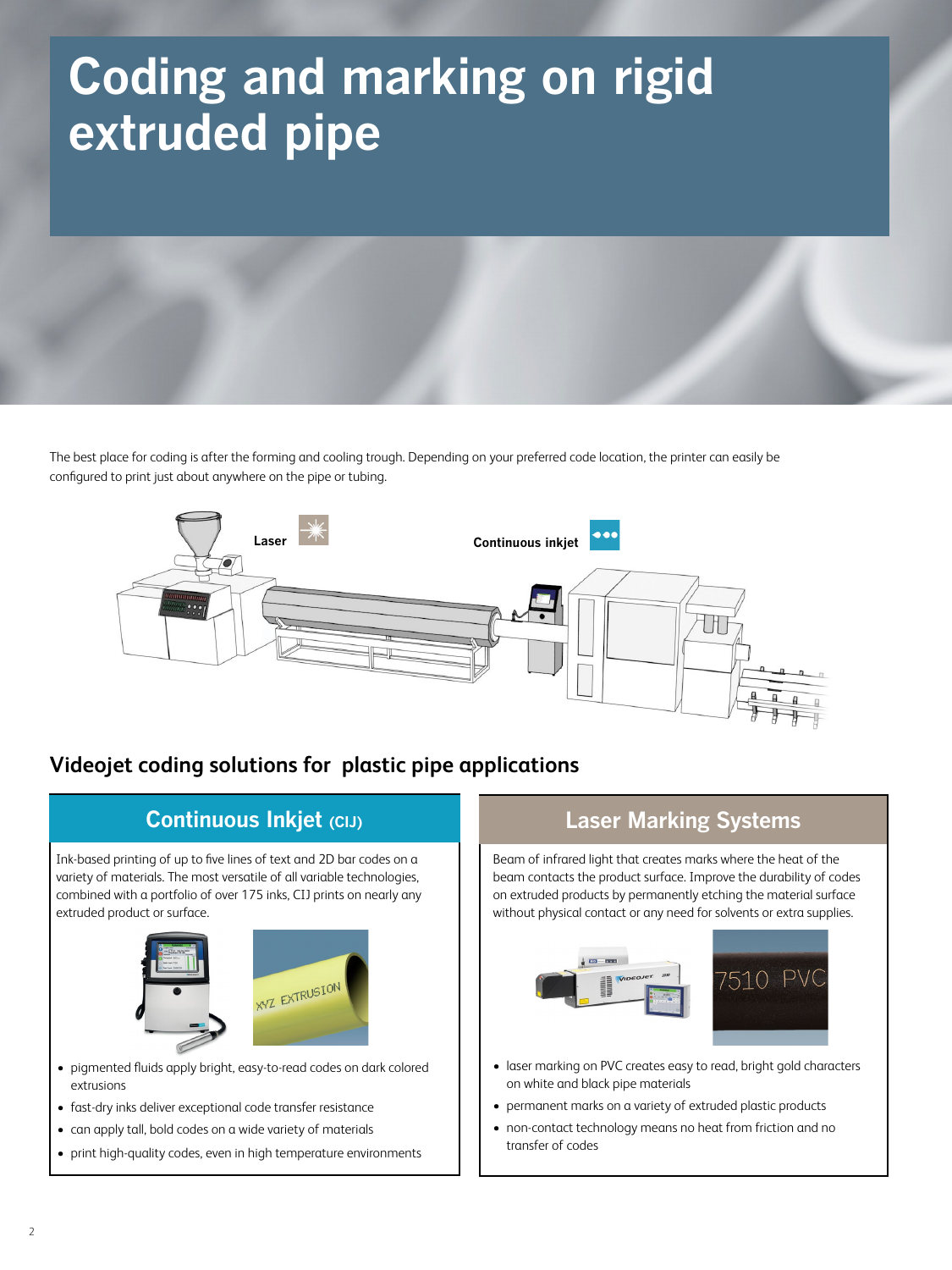

## **Codes that reflect your quality**

Printed codes and marks are often the most visible indicator of your brand values and product quality. The legibility and appearance of logos, production and time stamps, bar codes and other marks can all contribute to perceived quality.



**Laser code (color change) Continuous inkjet codes**



## **Videojet coding solutions are designed to help manufacturers print the highest quality codes while maximizing efficiency and minimizing unexpected downtime.**

#### **Uptime Advantage**

With a continuous production process and focus on getting products out the door, you cannot afford coder-related downtime. We have engineered our technology to help keep your lines running.

#### **Simple Usability**

The cost of a coding and marking solution is a fraction of the investment in the overall packaging line. Videojet equipment integrates seamlessly into your lines and helps maximize line efficiency and productivity.

#### **Code Assurance**

Manage an increasing number of codes with flexible, rules-based coding and network communication, configured to get the right code in the right place, on the right product, time after time.

#### **Built-in Productivity**

Our products are designed to be intuitive and make operation quick, simple and virtually error-proof. This means you can spend more time focusing on the most critical aspects of your business.